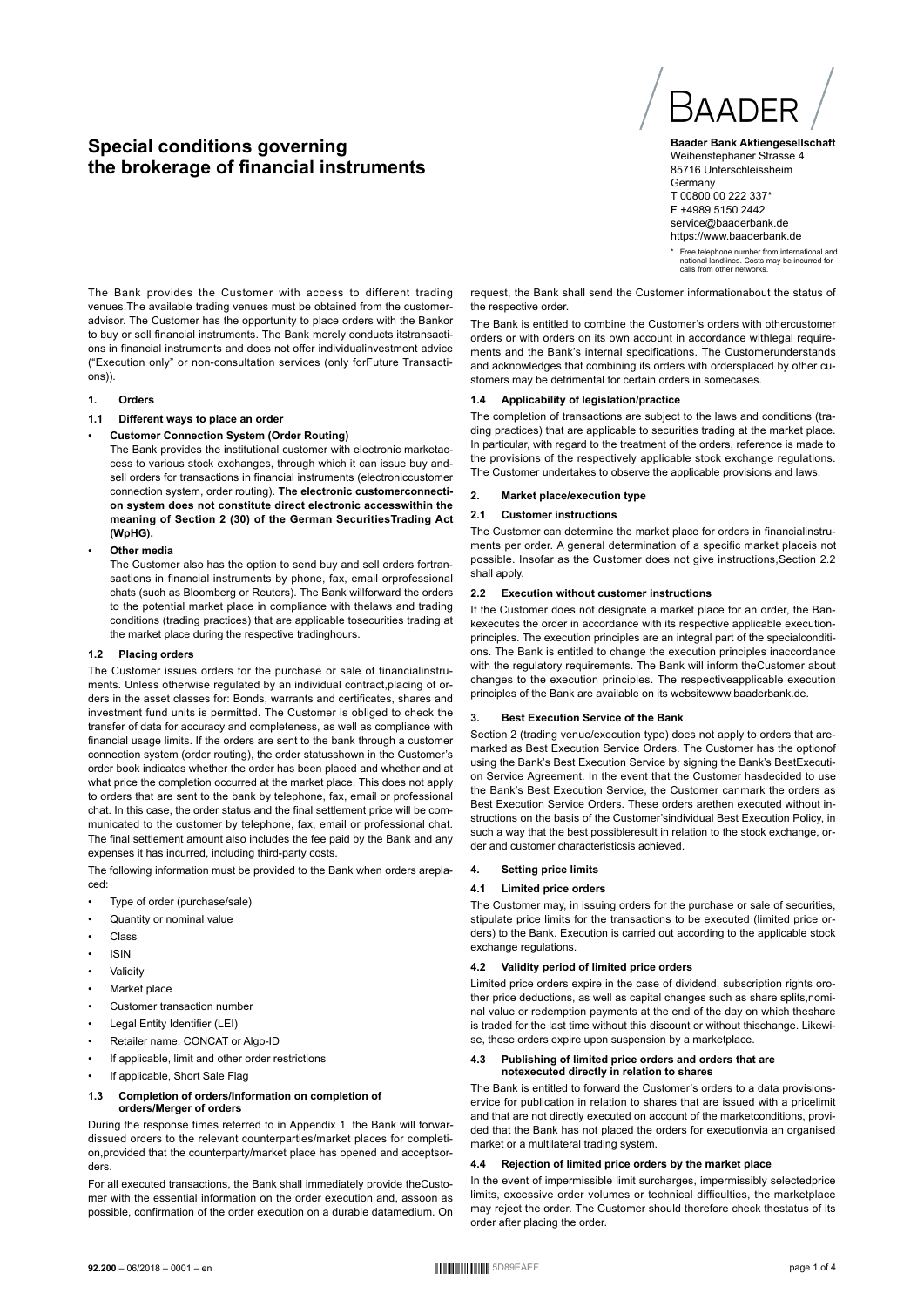

### **5. Validity of orders to buy or sell subscription rights**

Unlimited price orders to buy or sell subscription rights are valid for theduration of subscription rights trading. Price-limited orders to buy or sellsubscription rights expire at the end of the penultimate day of subscriptionright trading.

### **6. Order modification and order cancellation**

Orders issued for the purchase or sale of financial instruments maysubsequently be modified or cancelled. Any such possibility formodification or cancellation will only be possible provided that the original order has not yet been executed. Here it is important to note that it is not the order status indicated in the "order book"; in individual cases, this does not represent real-time information, but may be subject to a time delay for technical reasons. Far more significantly, the possibility of order modification and order cancellation is decided depending on whether the original order at the moment of the subsequent modification had actuallyalready been executed. In the event of order modifications orcancellations, the date and – insofar as the orders are identical – the timeof issue must be specified.

### **7. Sufficient cover/internal limits and trade restrictions**

### **7.1 Requirement of sufficient cover**

The Customer may only place orders when its credit balances and/orcurrent deposit balances are sufficient to execute the orders. Financialinstruments that are not owned by the Customer at the time the salesorder is placed cannot be sold (short sale); the Bank is not obliged toexecute an order where the Customer does not have sufficient account ordeposit balances for its execution. The Bank does not monitor theeconomic risks related to the execution of the Customer's orders to sellor purchase financial instruments or the potential exceedance ofpositions.

# **7.2 Internal limits**

The Bank is required by law to conduct internal credit checks andtherefore creates a limit system for each customer. In the event that acustomer exceeds the internal customer limit, the Bank will be entitled toreject the execution of the customer's order, either in whole or in part. Insuch a case, the Customer shall receive a rejection notice.

### **7.3 Trading restrictions due to statutory requirements**

The Customer may only place orders with the Bank that are in accordancewith the legal and official regulations applicable to the Customer and/orthe Bank as well as the provisions of the respective market place and themarket customs. The Customer shall in particular not place orders withthe Bank for the purpose of market manipulation or in violation of anyposition limits to be observed. The Bank is not obliged to execute theCustomer's orders where it is suspicious that they violate or could violatethe requirements of this paragraph. In such a case, the Customer shallreceive a rejection notice.

### **8. Buy-In; Compulsory Buy-In**

If the Customer fails to meet its obligation to pay for or deliver the financial instruments in due time on the agreed trading day, the Bank shall be entitled, but not obliged, to execute the offsetting or buy-in transactions for the Customer's account that are required for compensation, insofar as the Customer has failed to meet its obligation to pay or deliver. The Bank will notify the Customer about the execution of the corresponding offsetting or buy-in transaction for the Customer's account.

If the Parties do not agree on whether a buy-in or offsetting transaction is required, for example because of stock coordination issues, said transaction must not be executed until the matter is clarified. Insofar as the Customer advised that a buy-in or offsetting transaction was not required and it actually was required, the Customer shall bear the economic risk (but also enjoy the economic benefit) of the non-execution or the subsequent execution of the buy-in or offsetting transaction.

With reference to the respective relevant trading rules applied on the stock exchanges to which the bank forwards orders for the purchase or sale of securities on behalf of the customer, any costs arising from a buy-in or compulsory buy-in occasioned either by the customer's delay in or failure to deliver or pay will be charged by the bank to the customer in full.

In particular for orders in CCP(Central Counterparty)-relevant classes,which the Bank carries out for the customer on the Frankfurt StockExchange or Xetra, the delivery dates, payment and the amount of therelated fees are subject to the conditions for auctions of Eurex ClearingAG (available at www.eeuxclearing.com).For all other stock exchanges, the Bank

In addition to these examples the respective regulations of the relevant stock exchange apply in their respective valid form. If the buy-in or offsetting transactions do not result in complete repayment, the Customer shall be obliged to make up the difference without delay.

# **9. Process with instruments held to maturity**

If, for an instrument with a fixed term, no delivery can be made to anopenended transaction after the maturity date has expired, a cashsettlement will take place without delivery of securities.

In these cases, the Bank will only make payments when the payment hasbeen received from the counterparty of the transaction or the issuer. Insuch cases, the Bank does not pay in advance.

### **10. Knock-out on an instrument**

### **10.1 General**

According to the prospectuses of the respective instruments, when aninstrument reaches the threshold specified in the master data, it isdeemed to be "knocked out" and can no longer be traded. A distinction ismade as to whether an instrument is either written off without value or aresidual value is paid out. The exact conditions can be found in themaster data of the respective instruments.

### **10.2 Knock-out on an instrument with residual value**

If an open stock exchange transaction can no longer be supplied due to a knock-out in this instrument, a cash settlement takes place without delivery of securities. For an instrument with outstanding payment, the residual value is paid by the issuer. This residual value is payable to the seller instead of the delivery of securities. In such cases, the Bank will only make this payment of residual value after receipt of the payment by the counterparty of the transaction or the issuer. The amount of the original transaction is then offset against the residual value and thedifference is paid out to the seller. In such cases, the Bank does not pay in advance.

### **10.3 Knock-out on an instrument without residual value**

If an open stock exchange transaction can no longer be supplied due to a knock-out in this instrument, a cash settlement takes place without delivery of securities.

In these cases, the Bank will make the payments only after the receipt of payment has been made by the counterparty of the transaction or the issuer at the Bank. In such cases, the Bank does not pay in advance.

In all cases, the Bank reserves the right to demand a confirmation from the seller of the time of the execution of the transaction.

### **11. Commission fees and costs**

Unless otherwise agreed, the Bank receives a commission fee from the Customer in accordance with the Bank's list of prices and services, which is available online at www.baaderbank.de. Unless otherwise agreed with the Customer, the resulting commission is settled directly with the transaction and specified in the transaction confirmation. The Bank is entitled to charge its expenses, including third-party costs.

### **12. Information, statements of opinion, assessments**

The customer connection system provided by the Bank or the information, master data, key figures and market prices available via professional chats are not made available by the Bank. They are the responsibility of the system provider, whose platform is the means by which the Customer places their order. The Bank cannot guarantee the accuracy or completeness of the information and no statement made by the Bank is to be understood as such. Neither the Bank nor any of its affiliated companies assumes any liability for the use of the information retrieved through the customer connection system, master data, key figures, market prices, estimates and its content. It is not a recommendation or proposal for an investment strategy within the meaning of Article 3 (1) No.34 of the Regulation (EU) No. 596/2014 or by investing within themeaning of Article 3 (1) No. 35 of Regulation (EU) No. 596/2014.

### **13. Liability**

### **13.1 Principles of liability**

In fulfilling its obligations, the Bank shall only be liable for damages that are based on wilful intent or gross negligence on behalf of the Bank or its vicarious agents. In the event of slight negligence on behalf of the Bank or of its vicarious agents, the Bank shall only be liable for damage to life, body and health, as well as for damages that result from a breach on behalf of the Bank of essential contractual obligations, in particular in the event of incorrect processing of orders that have been placed, order modifications and order cancellations. In this case the Bank's liability shall be limited to foreseeable damage typical for the contract; liability for atypical damage or lost profit is excluded. This also applies to the execution of buy-in or offsetting transactions. The Customer is liable for all damages that result from violation of these terms and conditions, laws, stock exchange regulations and in particular in the event of improper use of the customer connection system and the professional chats. They arealso responsible for all users who gain access to the Bank through it. The risk of an incorrect transfer or the loss of an order when it is sent to the Bank by the Customer shall be borne by the Customer.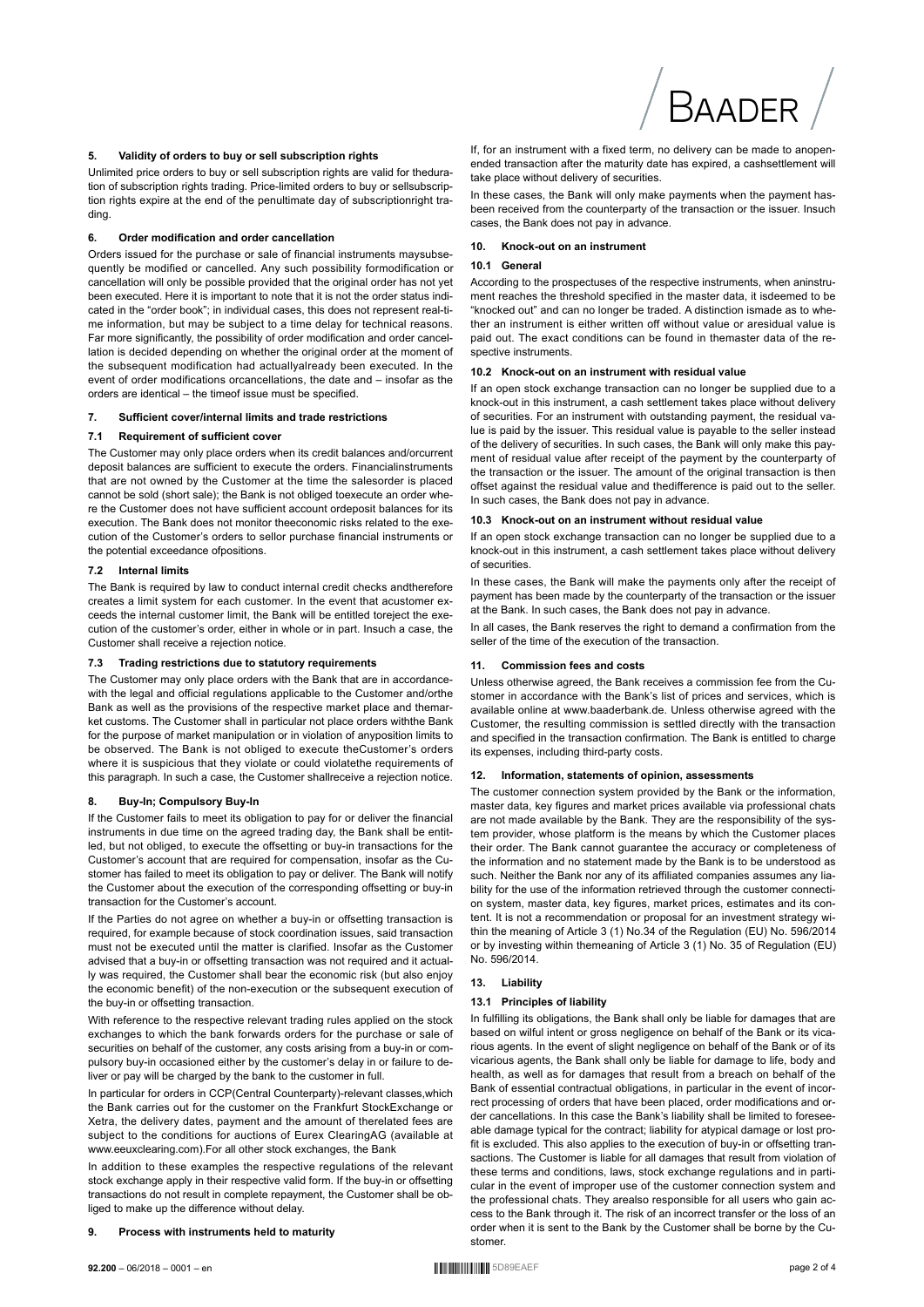# **BAADER**

# **13.2 Forwarded orders**

If, in terms of its content, an order is typically executed in such a way that the Bank entrusts a third party with its further processing, the Bank will fulfil the order by forwarding it to the third party in its own name (forwarded order). This concerns, for example, the safekeeping and management of financial instruments abroad, as well as the processing of orders by third parties and the forwarding of orders to other trading systems. In these cases, the Bank's liability is limited to the careful selection and instruction of the third party. The Bank is not liable for the functioning of own and third-party electronic or telecommunication systems, as well as the connected trading venues. It is also not responsible for the functioning of the trading systems used, to which the orders are forwarded, and not for a possible situational incompatibility between systems and market places. This applies to the functionality of the software, hardware, facilities for the transfer of data and the connection to the trading systems and/or order routing operators. The Bank shall inform the Customer of thecounterparty to the performance transaction, insofar as legallypermissible, if this is necessary for the Customer to assert claims. Section 384 (3) of the German Commercial Code (HGB) and Section 9 of the Special Conditions for Securities Transactions do not apply in this respect.

### **13.3 Disruption of business**

The Bank is not liable for damages caused by force majeure, riots, war and natural phenomena or other events that it is not responsible for (e.g. strike, lockout, traffic disruption, official orders nationally or abroad) and resulting technical faults in the technical systems (telephone, internet, customer connection systems/order routing, professional chats and subsequent trading systems).

# **13.4 No liability for circumstances beyond the control of the Bank**

The Bank excludes all liability for damage that is caused by circumstances that are not within the Bank's sphere of influence and that also cannot be attributed to it, such as technical errors, faults of any kind, third-party operating or program errors, malfunctioning communications equipment, disruptions, damage to the Customer's computer system, an insufficient account balance or lack of assets on the part of the Customer, or wrongful conduct by the Customer's custodian.

### **13.5 Business confirmations by fax/email**

If, at the request of the Customer, the Bank faxes information orconfirmations of transactions to a fax number or an email address that they have specified, it shall not be liable if a third party becomes aware of the contents of this communication or if the Customer does not receive the message or not on time as a result of technical faults.

### **14. Customer's duty to cooperate**

### **14.1 Changes to name, address or power of representationgranted to the Bank**

Proper handling of business requires the Customer to immediatelyprovide the bank with any changes to its name, address and telephone/fax number and email address, as well as any cancellation or modification of a power of representation granted to the Bank (in particular, a power of attorney or password permission for other users). This duty to cooperate exists even if the power of representation is entered in a public register (for example in the commercial register) and its cancellation or modification is entered in said register.

# **14.2 Clarity of orders**

Orders must unequivocally show their contents. Unclear orders mayresult in queries that may lead to delays. Changes, confirmations or repetitions of orders must be identified as such. The Bank is not liable for the accuracy and/or completeness of the orders placed, unless they have been approved by the Bank in accordance with Section 13 (Liability) above and to the extent permitted by law.

### **14.3 Review and objections to Bank notifications**

The Customer must check transaction confirmations for accuracy andcompleteness without delay and immediately raise any objections.

### **14.4 Bank notification in the absence of notifications**

If the Customer does not receive (electronic) execution notifications and/or transaction confirmations, they must immediately notify the Bank.

### **14.5 Compliance with all regulations by authorised users**

The Customer shall ensure that all users of the aforementioned market place access are appropriately qualified in terms of personal and professional suitability. The Customer must ensure that all users observe and comply with the terms of this contract and the stock exchange regulations.

# **14.6 Access to the Customer Connection System**

If the customer connection system is provided by the Bank, the Customer will gain access after registering by entering a personal password. Customers can find details in the user guide. The Customer must keep the password strictly confidential and keep it in such a way that it is not accessible to unauthorised third parties. If the Customer passes on the access authorisation to other users and if they inform said users of the password, they shall ensure that the use of the password is regulated in accordance with this contract. In addition, the Customer indicates all persons acting or all persons authorised to act and communicates the corresponding identification details (for example, user identification). The Customer must immediately inform the Bank if they have evidence that their password has been misused or may have been misused by unauthorised persons. The Bank is entitled not to accept the order or to cancel it, if an incorrect password has been entered three times in succession. In this case, and after having misused the password at their own expense, the Customer will receive a new password. Until the customer uses a new password, the Bank is entitled to refuse orders or cancel orders that have already been accepted.

### **14.7 Information requirements**

The Customer must comply with all statutory information obligations with regard to the Bank.

# **15. Termination**

### **15.1 Termination**

The Bank and the Customer may terminate the contract by serving onemonth's notice to the end of the month. Legal termination rights shall remain unaffected.

### **15.2 Misuse of the password and violation of the customer's dutyto cooperate**

The Bank may refuse the customer access and revoke their password in the event of misuse of the password or repeated violations of their duty to cooperate. In these circumstances, open trades must be immediately closed and concluded.

# **15.3 Non-compliance with stock exchange regulations**

The Bank has the right to terminate the contract with the Customerextraordinarily without observing a notice period, if they breach the stock exchange regulations.

### **15.4 Measures for violations**

In the event of imminent danger to the Bank or in the case of misuse of the password, the Bank may cancel the entered orders and/or close the system.

### **15.5 Liability in the event of violations**

Liability of the Bank in cases of misuse of the password, breach of the customer's duty to cooperate, failure to comply with the stock exchange regulations and measures in the event of violation on behalf of the customer of any type of damage resulting from these conditions is excluded.

# **15.6 Customer explanations**

The Customer regularly provides information regarding their financial circumstances, at the latest on request. Customers subject to disclosure requirements shall submit quarterly and annual financial reports to the Bank.

### **15.7 General**

Otherwise, the provisions in the General Terms and Conditions, theSpecial Conditions for Securities and the Special Conditions for Future Transactions shall be applicable.